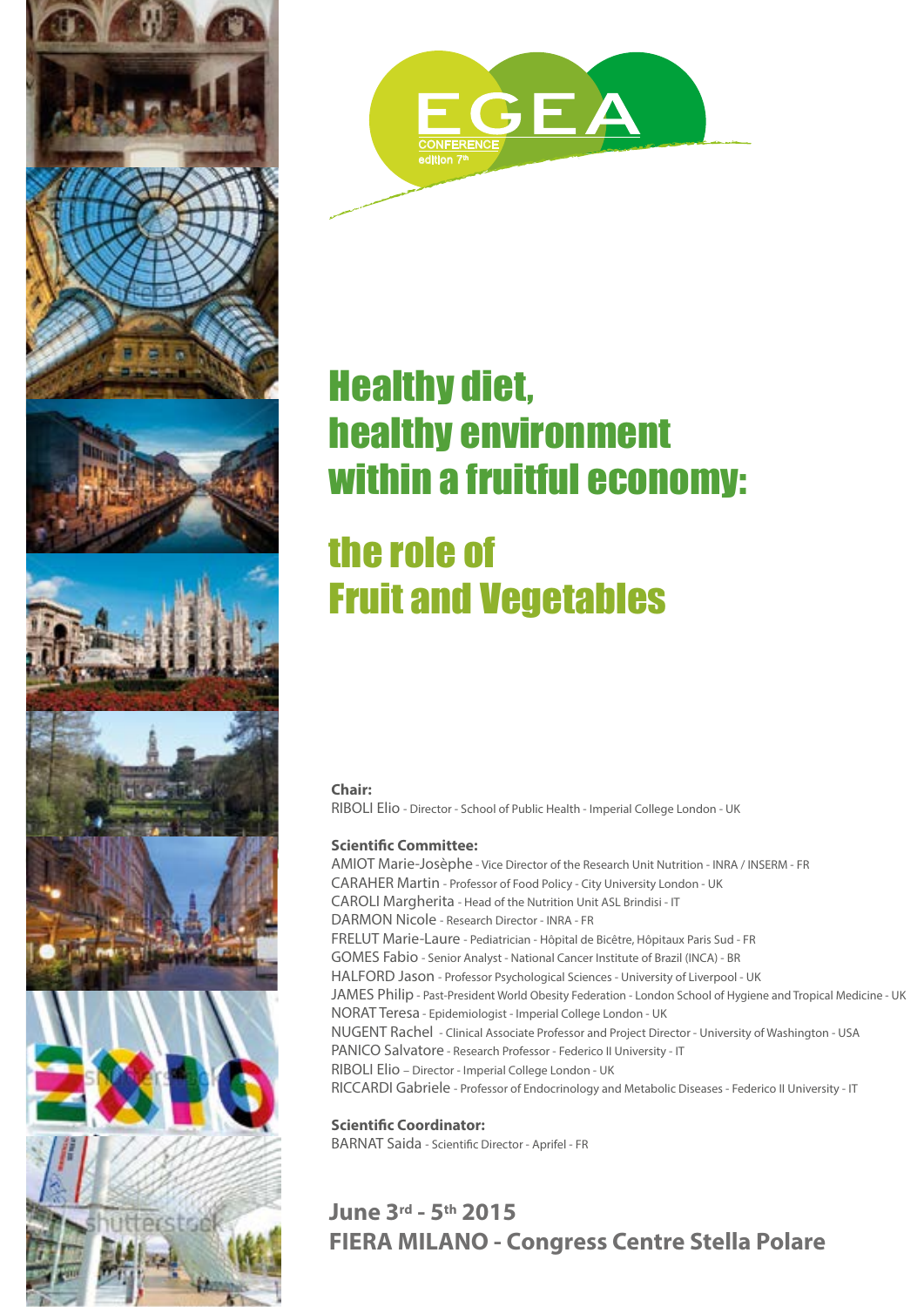### **Wednesday, June 3th 2015**

|                 | <b>Plenary Session</b>                                                                                                                                                                                                                                               |  |  |
|-----------------|----------------------------------------------------------------------------------------------------------------------------------------------------------------------------------------------------------------------------------------------------------------------|--|--|
|                 | <b>MARTINI ROOM</b>                                                                                                                                                                                                                                                  |  |  |
| 12:00           | <b>Desk Registration &amp; Poster Set-up</b>                                                                                                                                                                                                                         |  |  |
| 14:30 - 15:30   | <b>Official opening</b>                                                                                                                                                                                                                                              |  |  |
|                 | A. Berger - Commissioner General of the French Pavilion                                                                                                                                                                                                              |  |  |
|                 | A. Delahaye - Member of European Parliament                                                                                                                                                                                                                          |  |  |
|                 | Welcome - S. Barnat - EGEA Scientific Coordinator - Aprifel - FR                                                                                                                                                                                                     |  |  |
| $15:30 - 17:00$ | <b>ROUND TABLE</b>                                                                                                                                                                                                                                                   |  |  |
|                 | A world tour Fruit & Vegetable policies                                                                                                                                                                                                                              |  |  |
|                 | animated by M. Caraher - UK                                                                                                                                                                                                                                          |  |  |
|                 | With: F. Branca - WHO, UR. Charrondiere - FAO, P. James - Representative of EGEA Chairs, P. Roux -<br>DG SANTE - EC, R. Van der Stappen - DG AGRI - EC                                                                                                               |  |  |
| $17:15 - 18:30$ | <b>KEYNOTE LECTURES</b>                                                                                                                                                                                                                                              |  |  |
|                 | Epidemiology of food, nutrition, physical activity and cancer - E. Riboli - UK<br>Mis-selling foods: Marketing strategies in the multi-media world and their impact - J. Halford - UK<br>Policies coherence to promote fruit and vegetable intake - B. Sinclair - UK |  |  |
| 18:30 - 20:30   | Welcome cocktail - With the kind contribution of Freshfel Europe                                                                                                                                                                                                     |  |  |

CONFERENCE 7th edition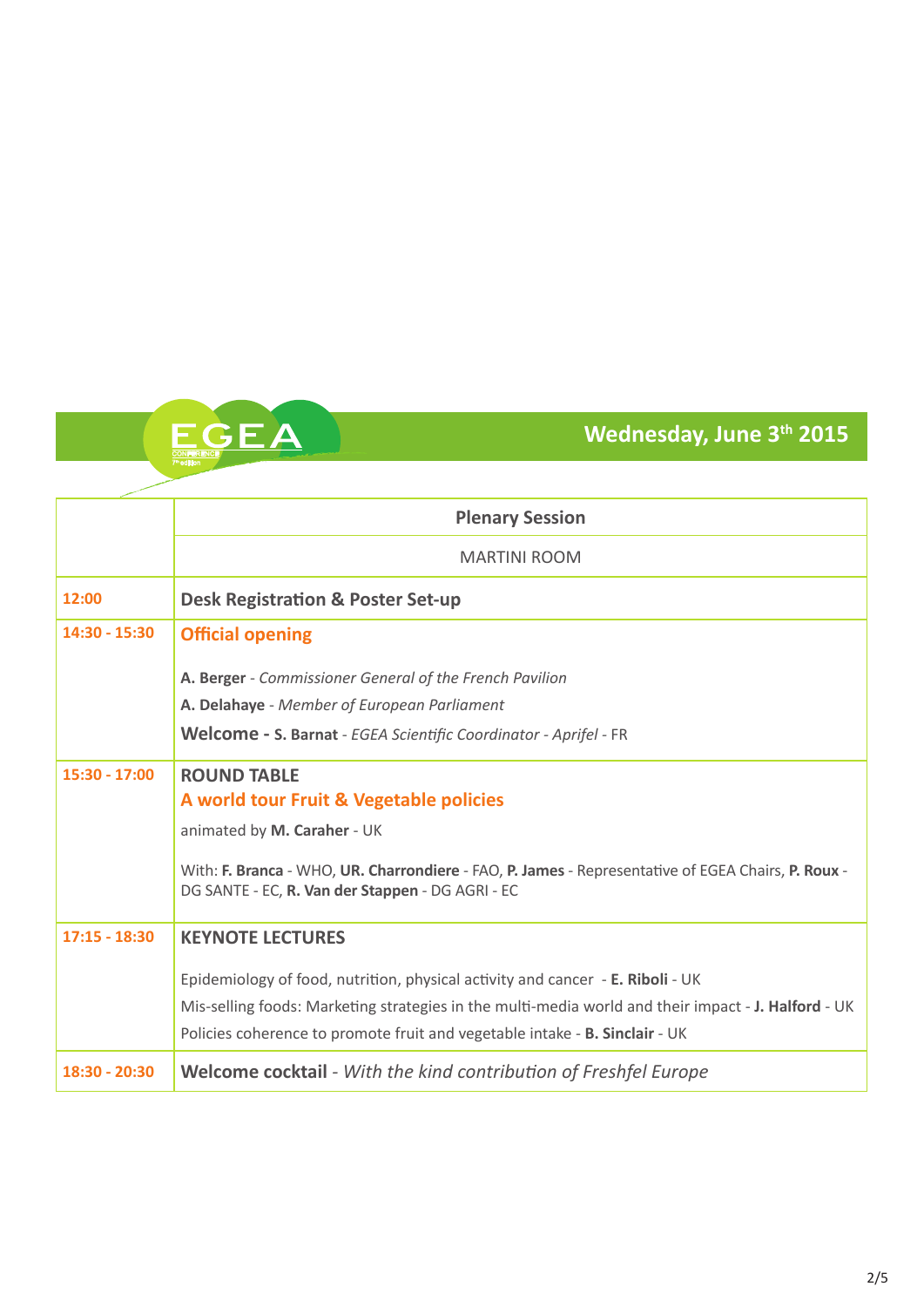| 7 <sup>th</sup> edition | <b>CONFERENCE</b> |  |
|-------------------------|-------------------|--|

|                           | <b>Plenary Session</b>                                                                                             |                                                                                             |                                                                                                |  |  |
|---------------------------|--------------------------------------------------------------------------------------------------------------------|---------------------------------------------------------------------------------------------|------------------------------------------------------------------------------------------------|--|--|
|                           | <b>MARTINI ROOM</b>                                                                                                |                                                                                             |                                                                                                |  |  |
| 08:30                     | <b>Desk Registration</b>                                                                                           |                                                                                             |                                                                                                |  |  |
| $09:00 - 10:30$           | <b>SESSION 1</b>                                                                                                   |                                                                                             |                                                                                                |  |  |
|                           | <b>Agriculture &amp; Health: a promising wedding</b>                                                               |                                                                                             |                                                                                                |  |  |
|                           | Chair: K. Brownell - USA                                                                                           |                                                                                             |                                                                                                |  |  |
|                           | Remedying the food based costs of chronic diseases - M. Cecchini - FR                                              |                                                                                             |                                                                                                |  |  |
|                           | New food system approaches to managing and resolving the burden of obesity and chronic diseases - R. Pederson - BE |                                                                                             |                                                                                                |  |  |
|                           | Transforming the food chain to combat inequity and environmental degradation - P. James - UK                       |                                                                                             |                                                                                                |  |  |
| $10:30 - 11:00$           | <b>Break - Poster Exhibition</b>                                                                                   |                                                                                             |                                                                                                |  |  |
|                           | <b>Parallel Sessions</b>                                                                                           |                                                                                             |                                                                                                |  |  |
|                           | <b>MARTINI ROOM</b>                                                                                                | <b>SAGITTARIUS ROOM</b>                                                                     | <b>LIBRA ROOM</b>                                                                              |  |  |
|                           | <b>NUTRITION &amp; HEALTH</b>                                                                                      | <b>ADVERTISING</b>                                                                          | <b>SUSTAINABLE AGRICULTURE</b>                                                                 |  |  |
| 11:00 - 13:00   SESSION 2 |                                                                                                                    | <b>SESSION 3</b>                                                                            | <b>SESSION 4</b>                                                                               |  |  |
|                           | <b>Nutrition &amp; chronic diseases: What is new?</b>                                                              | <b>Zoom on advertising policies</b>                                                         | <b>Sustainability of F&amp;V production</b>                                                    |  |  |
|                           | Chair: T. Norat - UK                                                                                               | Chair: M. Caroli - IT                                                                       | Chair: MJ. Amiot-Carlin - FR                                                                   |  |  |
|                           | Nutrition and cancer - An apple a day keeps the<br>doctor away? - E. Kampman - NL                                  | What has been achieved so far<br>at international level? - M. Mwatsama - UK                 | Agro-ecology & sustainable food systems for good<br>nutrition & health - MJ. Amiot-Carlin - FR |  |  |
|                           | Vegetables and fruit keep preserving<br>cardiovascular health<br>S. Panico - IT                                    | EU policies on labelling<br>S. Bodenbach - DG SANTE - EC                                    | Incentivizing investments for F&V in a healthy food system<br>R. Nugent - USA                  |  |  |
|                           | Dietary intake of fiber, F&V for preventing diabetes<br>and its complications - G. Riccardi - IT                   | Social marketing to promote F&V consumption as<br>part of an healthy diet - J. Jewell - WHO | Biodiversity & nutrition<br><b>UR. Charrondiere - FAO</b>                                      |  |  |
|                           | Healthy aging<br>E. Jirillo - IT                                                                                   | F&V marketing: no lie, no sale?<br>M. Canavari - IT                                         | F&V for a sustainable production<br>M. Tchamitchian - FR                                       |  |  |
|                           | 13:00 - 14:15   Buffet Lunch                                                                                       |                                                                                             |                                                                                                |  |  |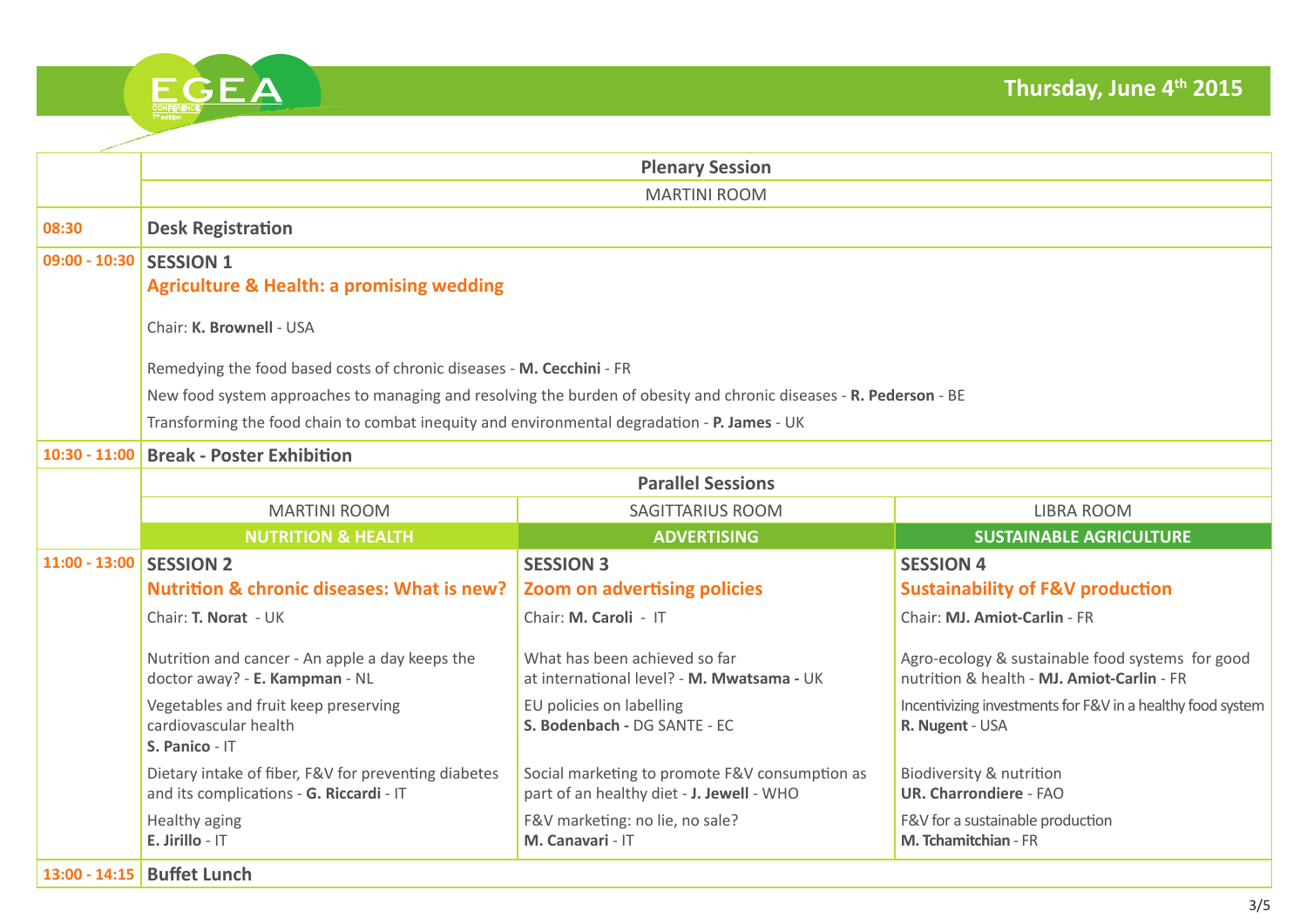

|                 | <b>Parallel Sessions</b>                                                                                                            |                                                                                              |                                                                                                     |  |  |
|-----------------|-------------------------------------------------------------------------------------------------------------------------------------|----------------------------------------------------------------------------------------------|-----------------------------------------------------------------------------------------------------|--|--|
|                 | <b>MARTINI ROOM</b>                                                                                                                 | <b>SAGITTARIUS ROOM</b>                                                                      | <b>LIBRA ROOM</b>                                                                                   |  |  |
|                 | <b>NUTRITION &amp; HEALTH</b>                                                                                                       | <b>ADVERTISING</b>                                                                           | <b>SUSTAINABLE AGRICULTURE</b>                                                                      |  |  |
| $14:30 - 16:00$ | <b>SESSION 5 - Co-organized with DG-JRC</b>                                                                                         | <b>SESSION 6</b>                                                                             | <b>SESSION 7</b>                                                                                    |  |  |
|                 | Food safety and nutrition towards 2050 -                                                                                            | <b>Tools to implement policies</b>                                                           | <b>Health as an ethical and</b>                                                                     |  |  |
|                 | opportunities and challenges                                                                                                        | on advertising                                                                               | sustainability issue                                                                                |  |  |
|                 | Chair: AK. Bock - DG JRC - EC                                                                                                       | Chair: F. Gomes - BR                                                                         | Chair: P. James - UK                                                                                |  |  |
|                 | EU Food production and consumption in 2050.<br>Alternative scenarios<br>S. Caldeira, F. Ulberth - DG JRC - EC                       | What about F&V labelling?<br>P. Binard - BE                                                  | Opportunities for plant-based diets<br>as a sustainable and healthy food choice<br>W. Verbeke $-BE$ |  |  |
|                 | Scenario implications: different perspectives<br>H. Daniel - DE, HCJ. Godfray - UK                                                  | How to effectively advertise healthy foods?<br>S. Levie - NL                                 | Sustainable diet: a matter of food choices<br>N. Darmon - FR                                        |  |  |
|                 | Our future food - Panel discussion<br>Moderator: E. Anklam - DG JRC - EC                                                            | How price control and other related policies can<br>increase F&V intake? - K. Brownell - USA | Promoting population health and tackling health<br>inequalities - E. Ziglio - AU                    |  |  |
|                 | Participants: H. Daniel - DE, D. Jacobs - BE,<br>P. Roux - DG SANTE - EC, P. Verhelst - BE                                          |                                                                                              | Food waste reduction: an ethical or financial issue?<br>A. Segrè - IT                               |  |  |
| $16:00 - 16:45$ | <b>Break - Poster Exhibition</b>                                                                                                    |                                                                                              |                                                                                                     |  |  |
| $17:00 - 18:30$ | <b>SESSION 8 - MARTINI ROOM</b>                                                                                                     |                                                                                              |                                                                                                     |  |  |
|                 | F&V consumption: a multisectoral systemic approach                                                                                  |                                                                                              |                                                                                                     |  |  |
|                 | Chair: E. Riboli - UK                                                                                                               |                                                                                              |                                                                                                     |  |  |
|                 | Reports from the parallel sessions of the day - Chairs of parallel sessions                                                         |                                                                                              |                                                                                                     |  |  |
|                 | Policy coherence to achieve healthy diets – a call from the 2 <sup>nd</sup> International Conference on Nutrition - F. Branca - WHO |                                                                                              |                                                                                                     |  |  |
|                 | Building and strengthening fruit and vegetable-friendly food systems - F. Gomes - BR                                                |                                                                                              |                                                                                                     |  |  |
| 18:30 - 19:00   | Poster rewards - 1 <sup>st</sup> Part                                                                                               |                                                                                              |                                                                                                     |  |  |